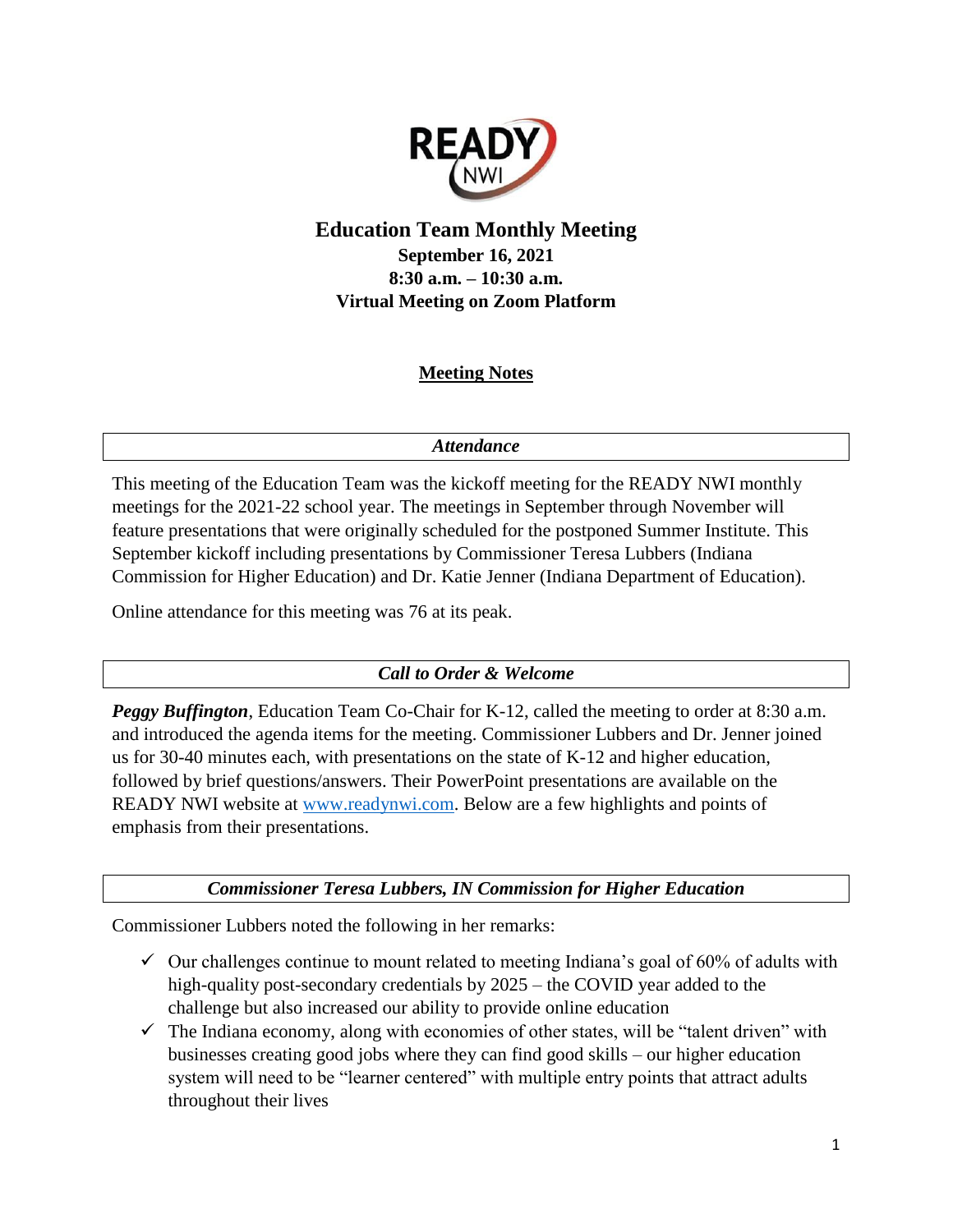- $\checkmark$  Indiana continues to be a champion of dual credits as a strategy for college success 68% of students who earn dual credits in high school continue to college, compared to only 31% of students who don't earn dual credits
- $\checkmark$  The 21<sup>st</sup> Century Scholars program continues to show excellent results 88% of participating Scholars in Indiana continue to college – 91% in NW Indiana
- $\checkmark$  Indiana College Core ensures that dual credits have value in meeting college requirements and in transferring college-to-college
- $\checkmark$  The Next Level Jobs initiative has been a major addition to Indiana's efforts to provide new entry points to higher education for adults in the state – over 150 certificate programs are available through the program
- $\checkmark$  FAFSA completion by high school students is also an important ingredient in increasing college enrollments as many students still aren't aware of the grants that are available to them -in Indiana 55% of high school students completed the FAFSA

## *Dr. Katie Jenner, IN Department of Education*

Dr. Jenner, Secretary of Education, emphasized the points that Commissioner Lubbers had made and provided additional insights from a K-12 perspective:

- $\checkmark$  The COVID year has been challenging but has also served as an accelerator for progress in areas such as in online and hybrid learning
- $\checkmark$  We are constantly adding good jobs in the Indiana economy, but very few of them can be obtained with a high school diploma or below – you can qualify for many of the jobs with higher education credentials that are not the traditional 4-year degree programs
- $\checkmark$  We have a gap between what high school students say they will do and what they actually do related to higher education – 79% of students say they are going from high school to higher education, but only 59% do; of the students who go from high school to college only 66% complete college on time
- $\checkmark$  "Summer melt" has been a concern for a number of years we need to be more intensive about maintaining contact and engaging the "missing 20%" as they had intentions about accessing higher education but didn't follow through
- $\checkmark$  Indiana continues to be a national leader in award of dual credits to high school students with 64% of our students graduating with some credits - the average number of credits is 13.5 and still rising
- $\checkmark$  We can't re-think what happens in high school without re-thinking middle school and elementary school -academic foundations and attitudes about higher education, types of desirable occupations, work ethic, and many other things are formed in the early years of K-12
- $\checkmark$  We must also continue to make advances in pre-K and early learning
- $\checkmark$  Employers must also be engaged in new ways as we expand learning beyond the classrooms via work-based learning that integrates with classroom learning
- $\checkmark$  We will continue to focus on strategic priorities in three primary arenas: student learning; educators; and system alignment